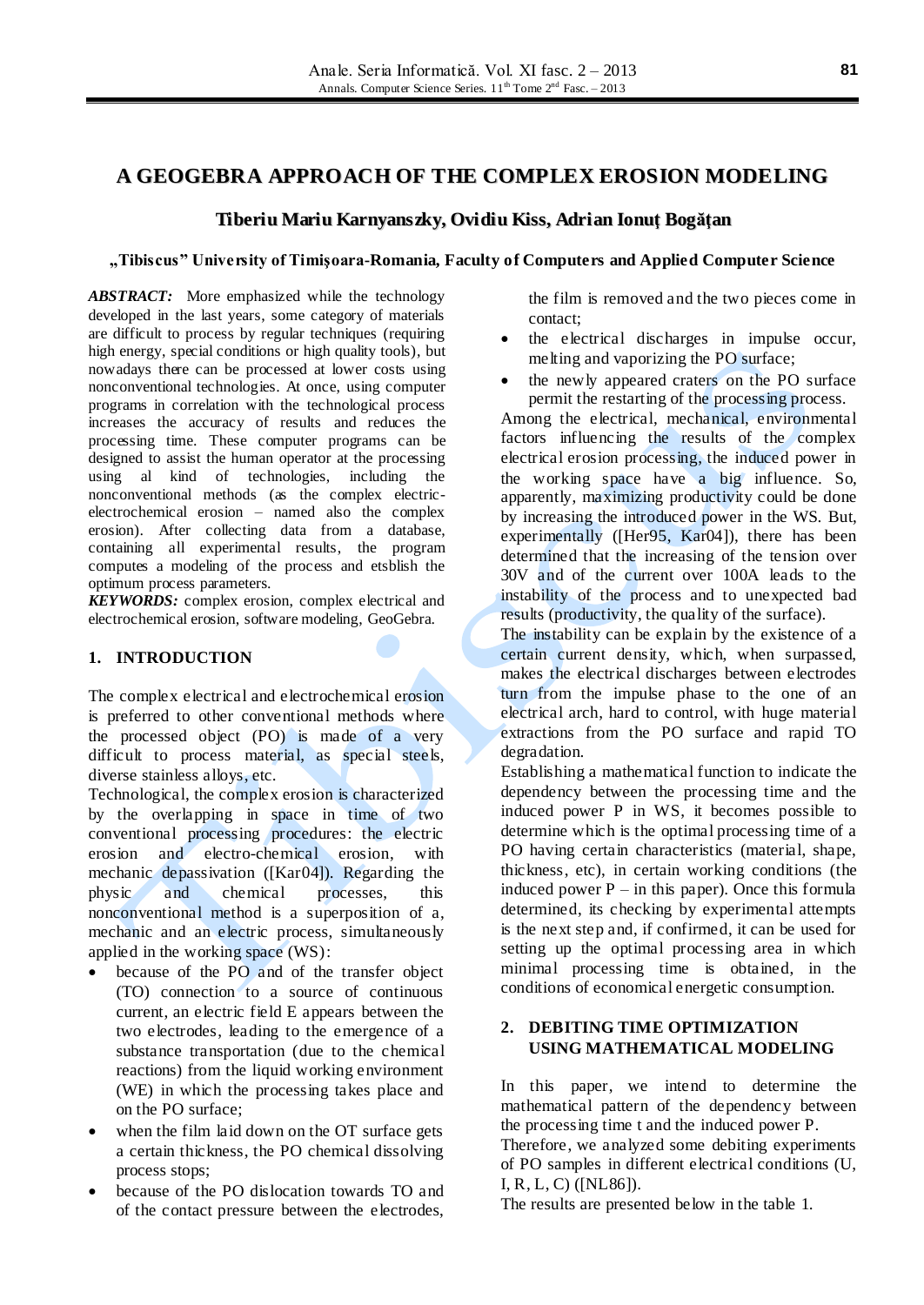Anale. Seria Informatică. Vol. XI fasc. 2 – 2013 Annals. Computer Science Series.  $11^{th}$  Tome  $2^{nd}$  Fasc. – 2013

| Table 1. The experimental results of the debiting time |      |      |             |                                      |      |      |                 |                                   |      |      |           |
|--------------------------------------------------------|------|------|-------------|--------------------------------------|------|------|-----------------|-----------------------------------|------|------|-----------|
| <b>Instance A:</b>                                     |      |      |             | <b>Instance B:</b>                   |      |      |                 | Instance C:                       |      |      |           |
| R=0.188 $\Omega$ , L=8.5 mH, C=0 µF                    |      |      |             | $R=0$ $\Omega$ , L=0 mH, C=0 $\mu$ F |      |      |                 | R=0.047 $\Omega$ , L=0 mH, C=0 µF |      |      |           |
| U[V]                                                   | I[A] | P[W] | $t_{p}$ [s] | U[V]                                 | I[A] | P[W] | $t_{\rm p}$ [s] | U[V]                              | I[A] | P[W] | $t_p$ [s] |
| 15                                                     |      | 750  | 600         | 15.8                                 | 30   | 474  | 630             | 34                                | 100  | 3400 | 215       |
| 18                                                     |      | 900  | 490         | 15.5                                 | 50   | 775  | 360             | 32.4                              | 150  | 4860 | 185       |
| 20                                                     |      | 1000 | 400         | 23.5                                 | 100  | 2350 | 170             | 29.5                              | 50   | 5900 | 360       |
| 21                                                     | 50   | 1050 | 395         | 23                                   | 150  | 3450 | 105             | 31                                | 200  | 6200 | 120       |
| 22                                                     |      | 1100 | 380         | 22.5                                 | 200  | 4500 | 40              |                                   |      |      |           |
| 25                                                     |      | 1250 | 390         |                                      |      |      |                 |                                   |      |      |           |
| 27                                                     |      | 1350 | 365         |                                      |      |      |                 |                                   |      |      |           |
| 31                                                     |      | 1550 | 400         |                                      |      |      |                 |                                   |      |      |           |

#### **Table 2. The calculated results of the debiting time**

|      | <b>Instance A:</b>                  |             |      | <b>Instance B:</b>                   |             | <b>Instance C:</b>                |                    |             |  |
|------|-------------------------------------|-------------|------|--------------------------------------|-------------|-----------------------------------|--------------------|-------------|--|
|      | R=0.188 $\Omega$ , L=8.5 mH, C=0 µF |             |      | $R=0$ $\Omega$ , L=0 mH, C=0 $\mu$ F |             | R=0.047 $\Omega$ , L=0 mH, C=0 µF |                    |             |  |
| P[W] | $t_{calculus}$ [s]                  | Error $[s]$ | P[W] | $t_{\text{calculus}}$ [s]            | Error $[s]$ | P[W]                              | $t_{calculus}$ [S] | Error $[s]$ |  |
| 750  | 604                                 | 4           | 474  | 584                                  | 46          | 3400                              | 215                |             |  |
| 900  | 470                                 | 20          | 775  | 426                                  | 66          | 4860                              | 185                |             |  |
| 1000 | 416                                 | 16          | 2350 | 126                                  | 44          | 5900                              | 360                |             |  |
| 1050 | 398                                 |             | 3450 | 139                                  | 34          | 6200                              | 120                |             |  |
| 1100 | 385                                 |             | 4500 | 30                                   | 10          |                                   |                    |             |  |
| 1250 | 370                                 | 20          |      |                                      |             |                                   |                    |             |  |
| 1350 | 375                                 | 10          |      |                                      |             |                                   |                    |             |  |

Based on these previous researches (especially [Her95]), we start to calculate a mathematical pattern of the dependency, using first, second and third polynomial functions:

$$
t_1 = f_1(P) = a_1 * P + a_0
$$
\n
$$
t_2 = f_2(P) = a_2 * P^2 + a_1 * P + a_0
$$
\n
$$
t_3 = f_3(P) = a_3 * P^3 + a_2 * P^2 + a_1 * P + a_0
$$
\n(3)

where:

• t denotes the processing time

1550 399 1

P denotes the induced power

 $a_3, \ldots, a_0$  denote the unknown coefficients The most common method to compute the  $a_3, \ldots, a_0$ coefficients is the approximation method of least squares (best referenced in [Kil97]).

For the three instances from table 1, the values were obtained using a computer program, ([Kar06, Kar07]).

For all three experiments, the best approximation (or the minimum errors) occurred if the third rank polynomial function is applied, so the best matching presents the following dependencies:

$$
t_3 = -7.7901*10^{-7} * P^3 + 3.4704*10^{-3} * P^2
$$
  
\n
$$
-5.02258* P + 2.7477*10^3
$$
  
\n
$$
t_3 = -3.46646*10^{-8} * P^3 + 3.0365*10^{-4} * P^2
$$
  
\n
$$
-8.64095*10^{-1} * P + 9.29158*10^2
$$
\n(5)

 $-1.92456*10^{1}*P+2.9322*10^{4}$  $7 * D^3$   $4.11171 * 10^{-3} * D^2$  $t_3 = -2.85041 * 10^{-7} * P^3 + 4.11171 * 10^{-3} * P$ (6)

where the three time-functions correspond to the A, B respectively C electrical conditions.

The graphical representation of the  $t_3$  functions, experimentally respectively theoretically determined, is presented in the figures 1-3 (where fit(P) represents the interpolation function, and f(P) represents the optimal determined  $3<sup>rd</sup>$  rank functions).

In the table 2, the calculated processing time bases on the  $(4) - (6)$  functions presented below. The error is expressed as the difference between the experimental values and the calculated ones, based on the best fitting functions (4)-(6).



**Fig. 1. Graphical MathCAD representation for instance A**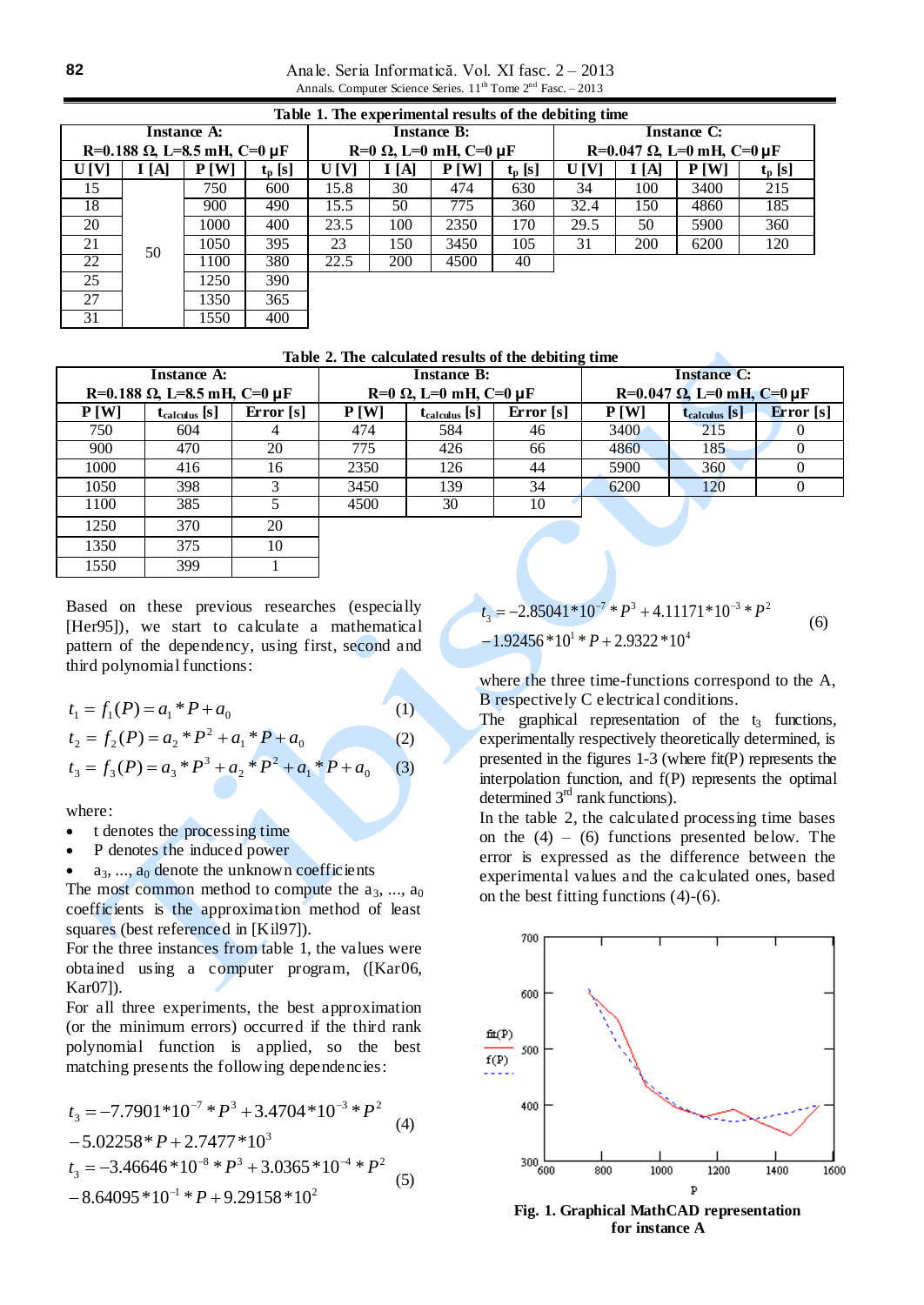

**Fig. 2. Graphical MathCAD representation for instance B**





Note that the errors does not surpass 10% so the determined pattern is correct and can be used as a model for processing time dependency on the induced power in the WS.

### **3. DEBITING TIME OPTIMIZATION USING GEOGEBRA**

A mathematical software solution may be implemented in order to obtain quickly a better precision with low cost computing effort for the  $t=f(P)$  pattern. To solve this task, we used GeoGebra  $([***12])$ , a new and free-to-use instrument for mathematical and statistical calculus. The main goal of the application is to link this computer program to an expert system which determines the optimal debiting conditions of the materials which accept the processing through complex electric-electrochemical erosion, using a selection from the database containing data on similar experiments.

Starting with the same input data as presented in the above examples, we obtained three frames presenting the optimum functions (similar to (4)- (6)) as presented in figures 4, 5 respectively 6.

Note that the best matching presents the following dependencies:

$$
t_3 = -5.02 \cdot P + 2747.7 \tag{7}
$$

$$
t_3 = -0.86 \cdot P + 929.16 \tag{8}
$$

$$
t_3 = -19.25 \cdot P + 29321.99\tag{9}
$$

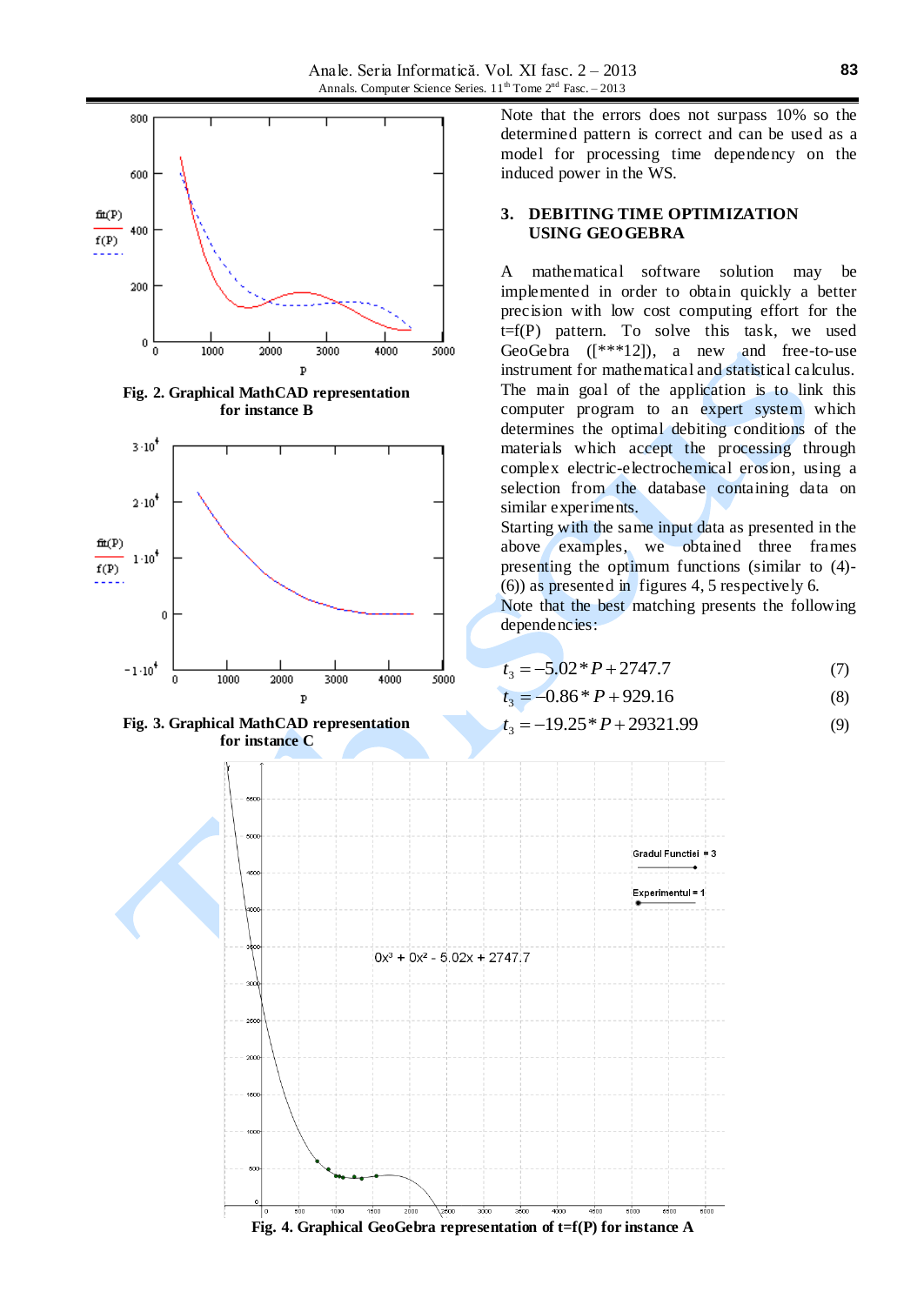

We can now resume the coefficients  $a_3$ , ...,  $a_0$ determined by both less square and GeoGebra methods (see table 3) and, as we can see, the values are comparable so both methods offer same results – this is a prove that our hypothesis is correct and

the  $3<sup>rd</sup>$  polynomial function is a (very) good approximation for the dependency t=f(P).